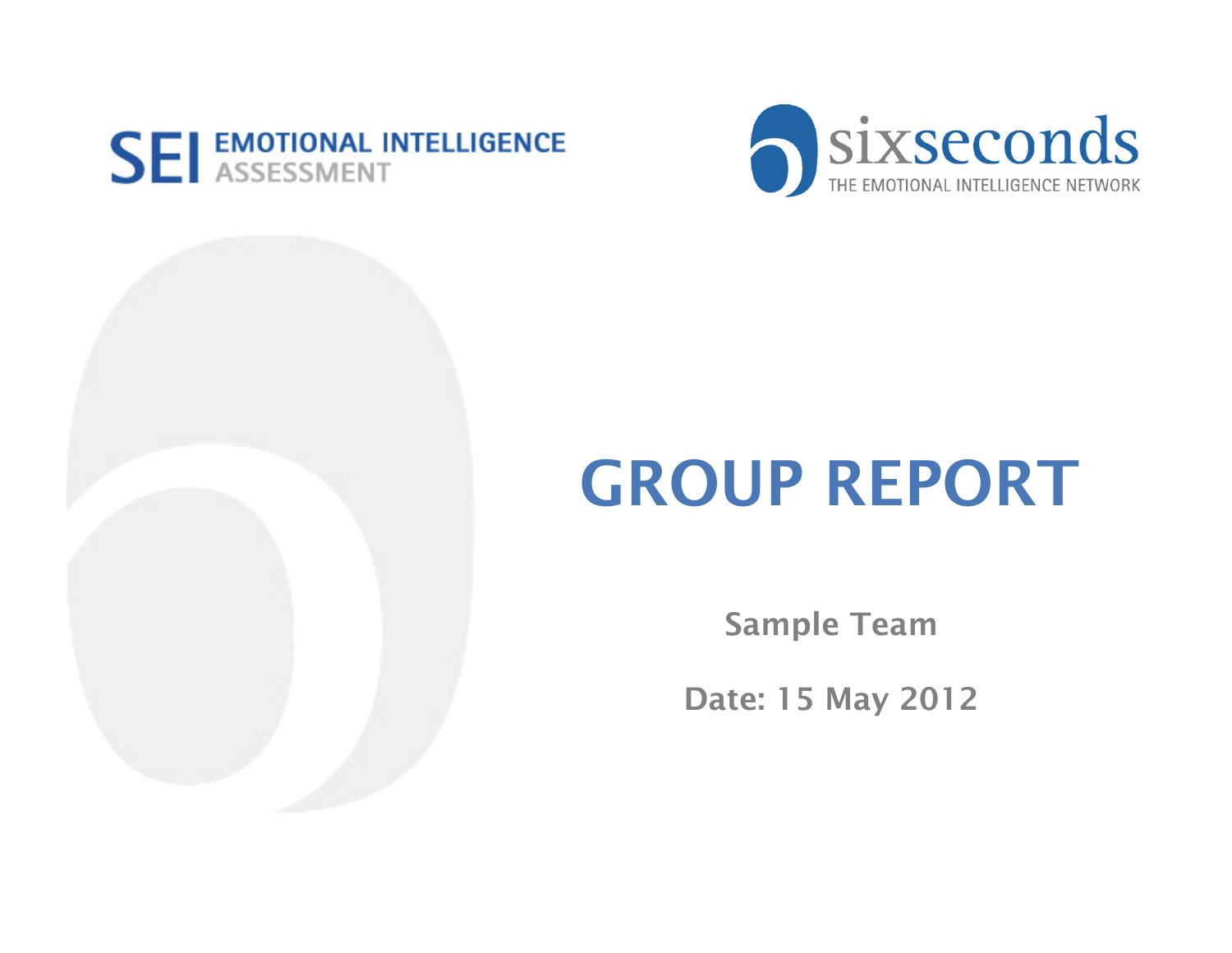### **CONTENTS**

|                      | <b>INTRODUCTION</b>                          | 3                                |
|----------------------|----------------------------------------------|----------------------------------|
|                      | PERFORMANCE AREAS                            |                                  |
|                      | THE SIX SECONDS MODEL                        |                                  |
|                      | <b>SUMMARY</b>                               | 6                                |
|                      | <b>EMOTIONAL INTELLIGENCE(EI)</b>            |                                  |
|                      | Know Yourself (KY)                           | 8                                |
|                      | 1. Enhance Emotional Literacy (EEL)          | 9                                |
|                      | 2. Recognize Patterns                        | 10                               |
|                      | Choose Yourself (CY)                         | 11                               |
|                      | <b>3.</b> Apply Consequential Thinking (ACT) | 12                               |
|                      | Navigate Emotions (NE)<br>4.                 | 13                               |
|                      | Engage Intrinsic Motivation (EIM)<br>5.      | 14                               |
|                      | 6. Exercise Optimism (EO)                    | 15                               |
|                      | Give Yourself (GY)                           | 16<br>17<br>18<br>19<br>20<br>21 |
|                      | 7. Increase Empathy (IE)                     |                                  |
|                      | 8. Pursue Noble Goals (PNG)                  |                                  |
|                      | <b>GROUP SUMMARY</b>                         |                                  |
| <b>SUMMARY TABLE</b> |                                              |                                  |
|                      | <b>SUMMARY OF MEAN SCORES</b>                |                                  |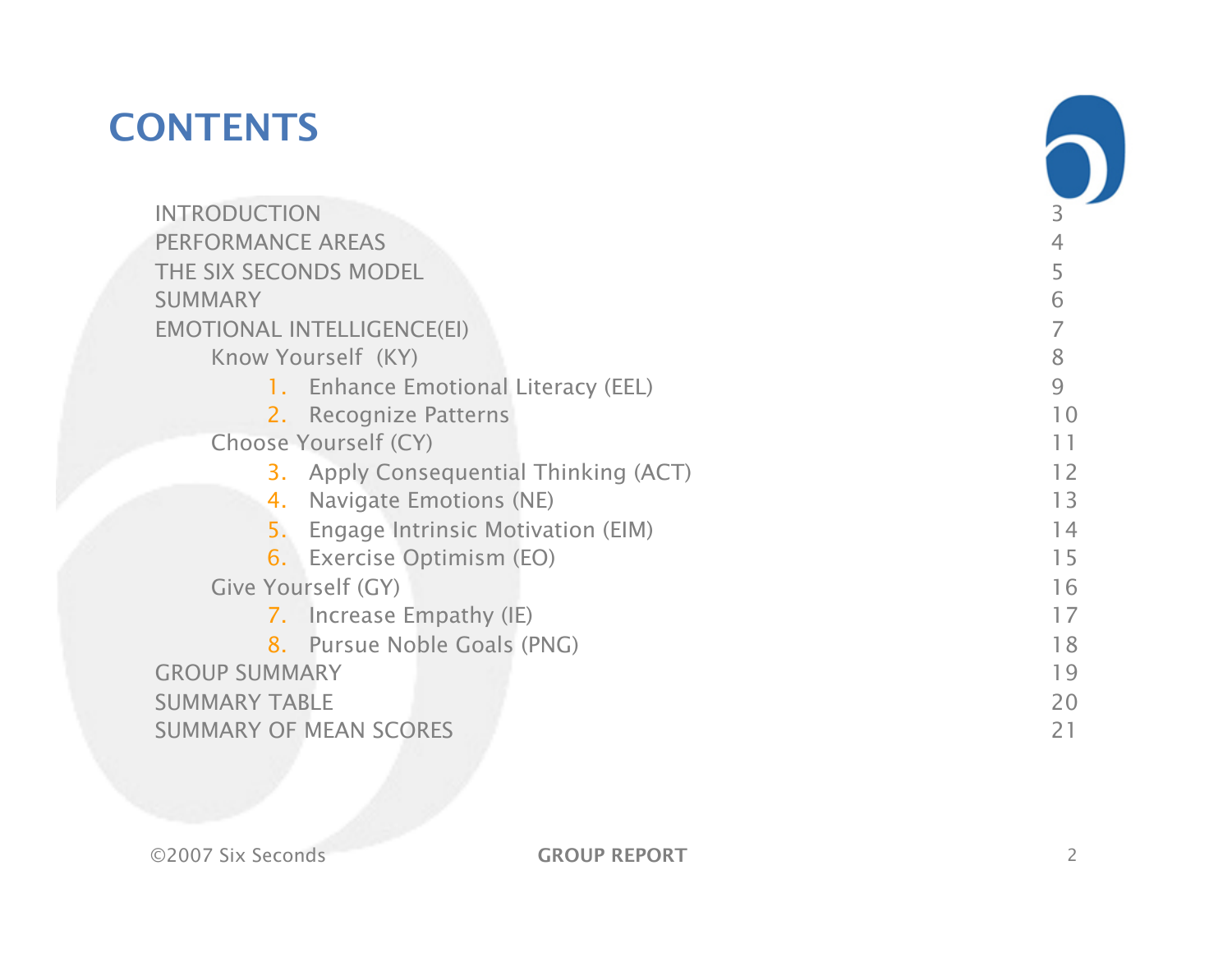#### INTRODUCTION



The report can be used to prepare for training, coaching, or to enhance leadership strategy. Because the Group Report could be shared with the group, the managers or the entire company. This is not intended as a measure of "Group EQ" – it is a snapshot of the competencies of group members at this moment.

The Group Report includes:

- An introduction to the Six Seconds EQ Model
- Brief definitions of each part of the model with 12 charts showing how group members score in total EQ, the three pursuits of emotional intelligence (Self Awareness, Self Management, and Self Direction), and the eight fundamental competencies. Each chart shows how many people scored in each performance zone of the assessment.
- A summary of how many people are in the group and how many assessments are marked invalid (for missing questions or inconsistency)
- Tables showing Positive Impression and Self-Criticism
- A summary table showing how many people scored in each performance zone, and the mean scores.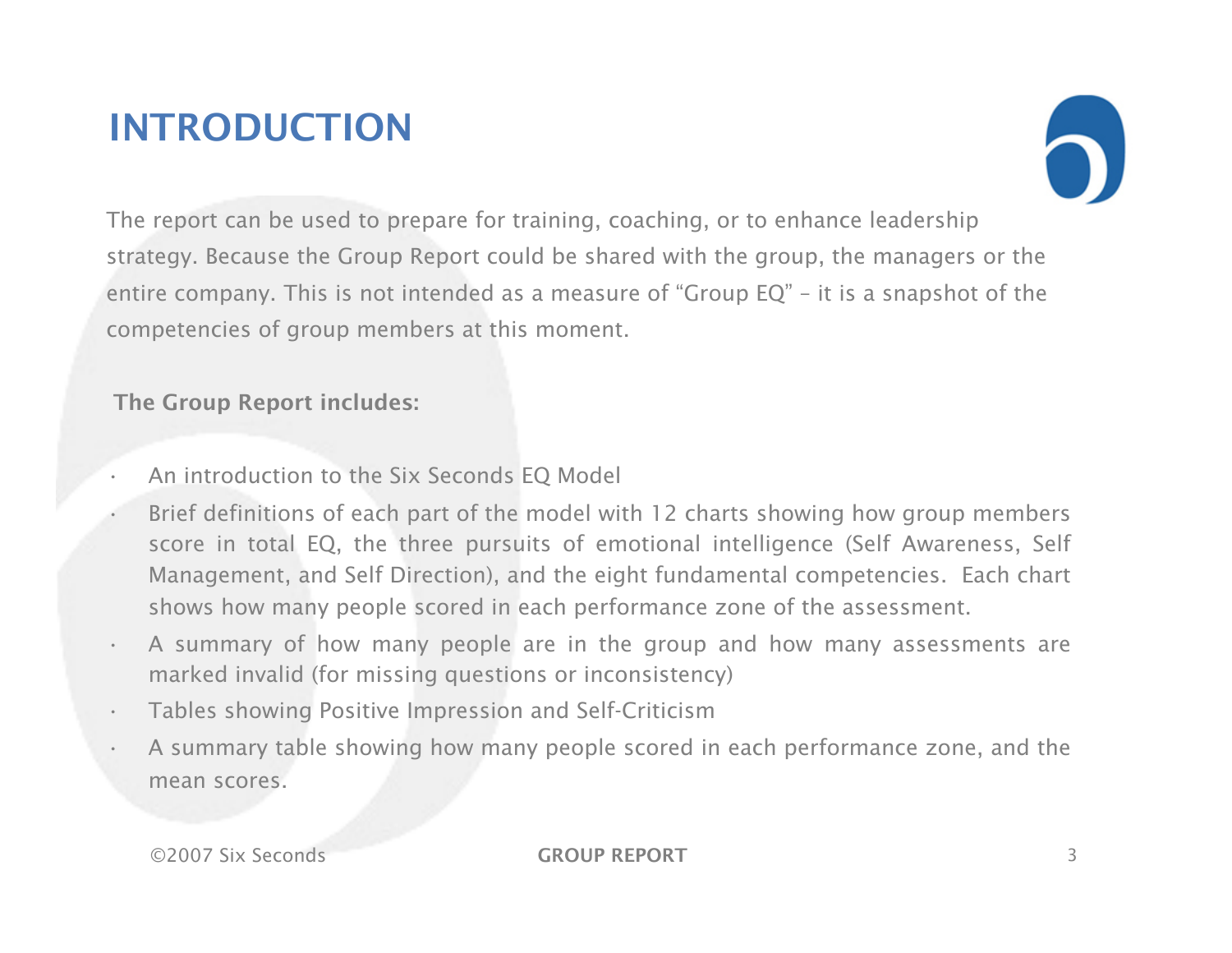#### PERFORMANCE AREAS



Scores on the SEI are reported in five categories:

Vulnerable (0-70): This area may be an obstacle for the people to meet their goals; it may be creating personal and professional challenges for them

Emerging (71-90): This is an area where the people are showing some development of skills and awareness, and it may be helpful to continue to develop

Functional (91-110): In most situations their skills are serving you well in this area; they may wish to develop here

Skilled (111-130): This is probably a valuable strength for them to leverage

Expert (131-150): The people appear to have unique ability in this area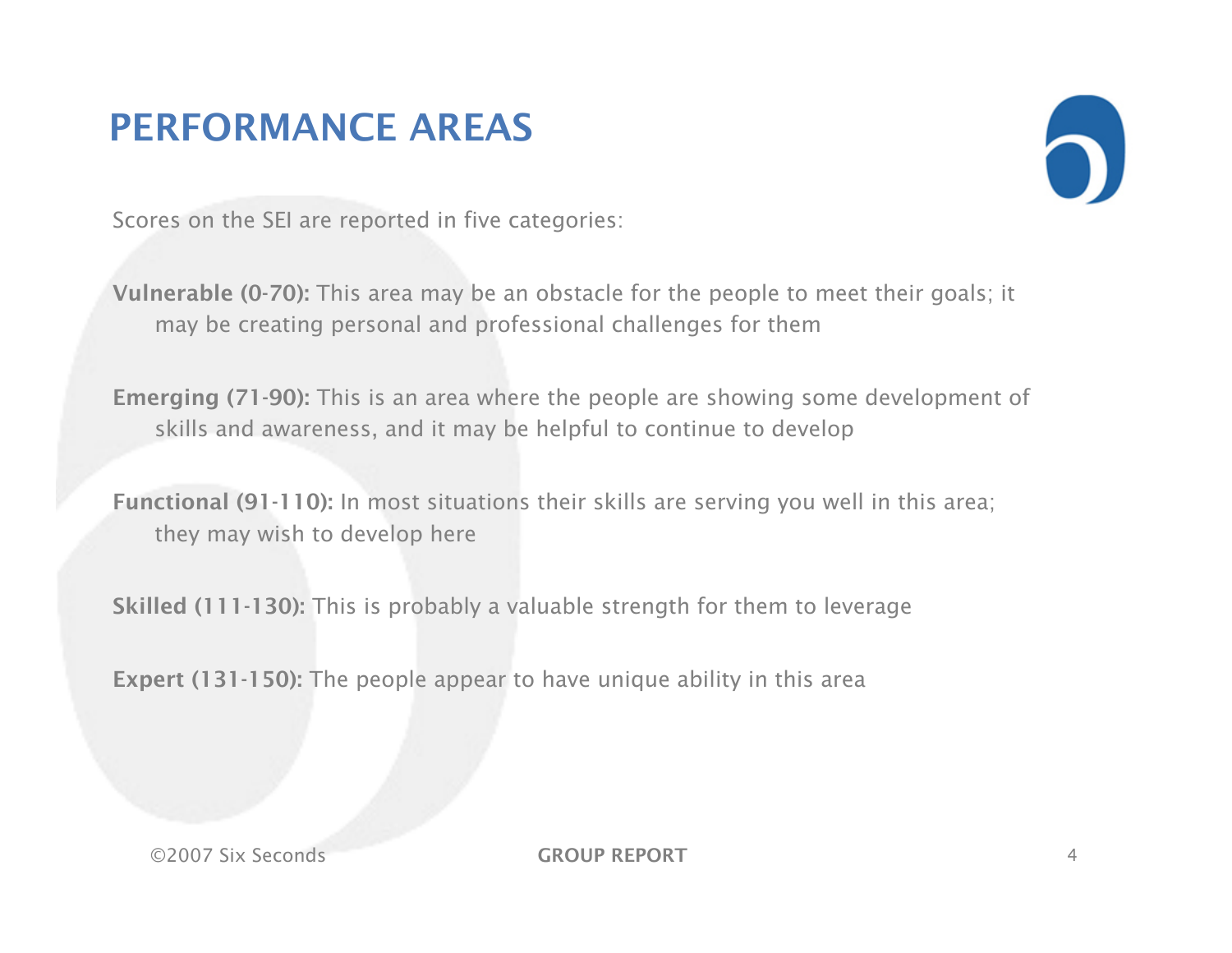#### THE SIX SECONDS MODEL

The Six Seconds Emotional Profile (SEI) is based on Six Seconds' Model of emotional intelligence; a model designed to help people put EQ into action in their leadership and lives. The model consists of eight fundamental skills divided into three pillars – Know Yourself, Choose Yourself, and Give Yourself. We have found that by committing to these three pillars, people are be better able to develop and use their emotional intelligence to create more positive, healthy, and meaningful lives.

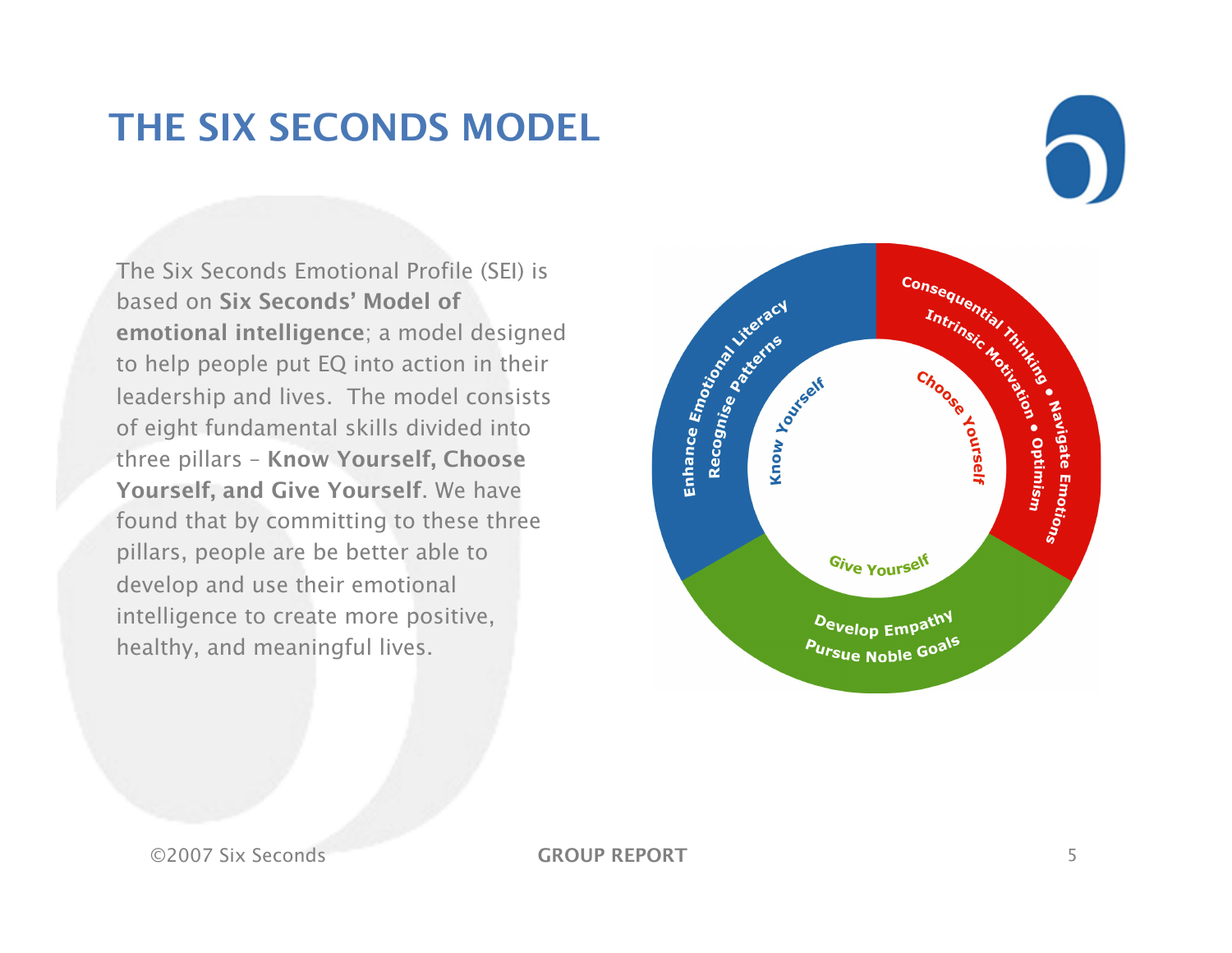#### **SUMMARY**



#### Emotional Intelligence (EI)

Six Seconds defines emotional intelligence as the capacity to integrate thinking and feeling to make optimal decisions.

The Six Seconds model is drawn from the leading research on emotional intelligence, including the pioneering work of Six Seconds' Advisory Board member Peter Salovey (Dean, Yale College) and his colleague, John Mayer (Professor of Psychology, University of New Hampshire). Their 1999 definition is:

"Emotional intelligence refers to an ability to recognize the meanings of emotion and their relationships, and to reason and problem-solve on the basis of them. Emotional intelligence is involved in the capacity to perceive emotions, assimilate emotion-related feelings, understand the information of those emotions, and manage them"

Mayer, J. D., Caruso, D., & Salovey, P. (1999)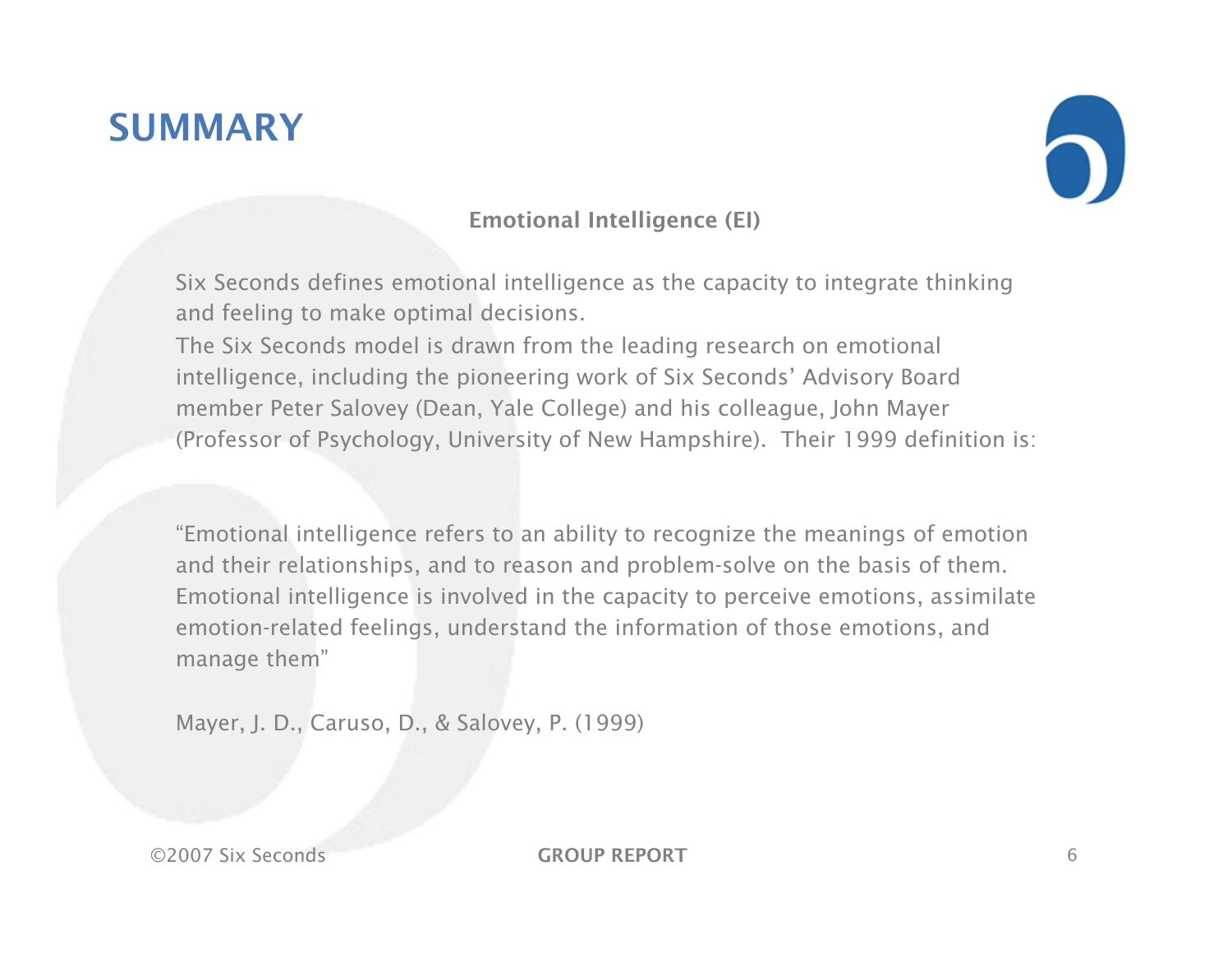#### EMOTIONAL INTELLIGENCE



This chart shows how many people in the group scored in each performance zone on total emotional intelligence:

#### Emotional Intelligence

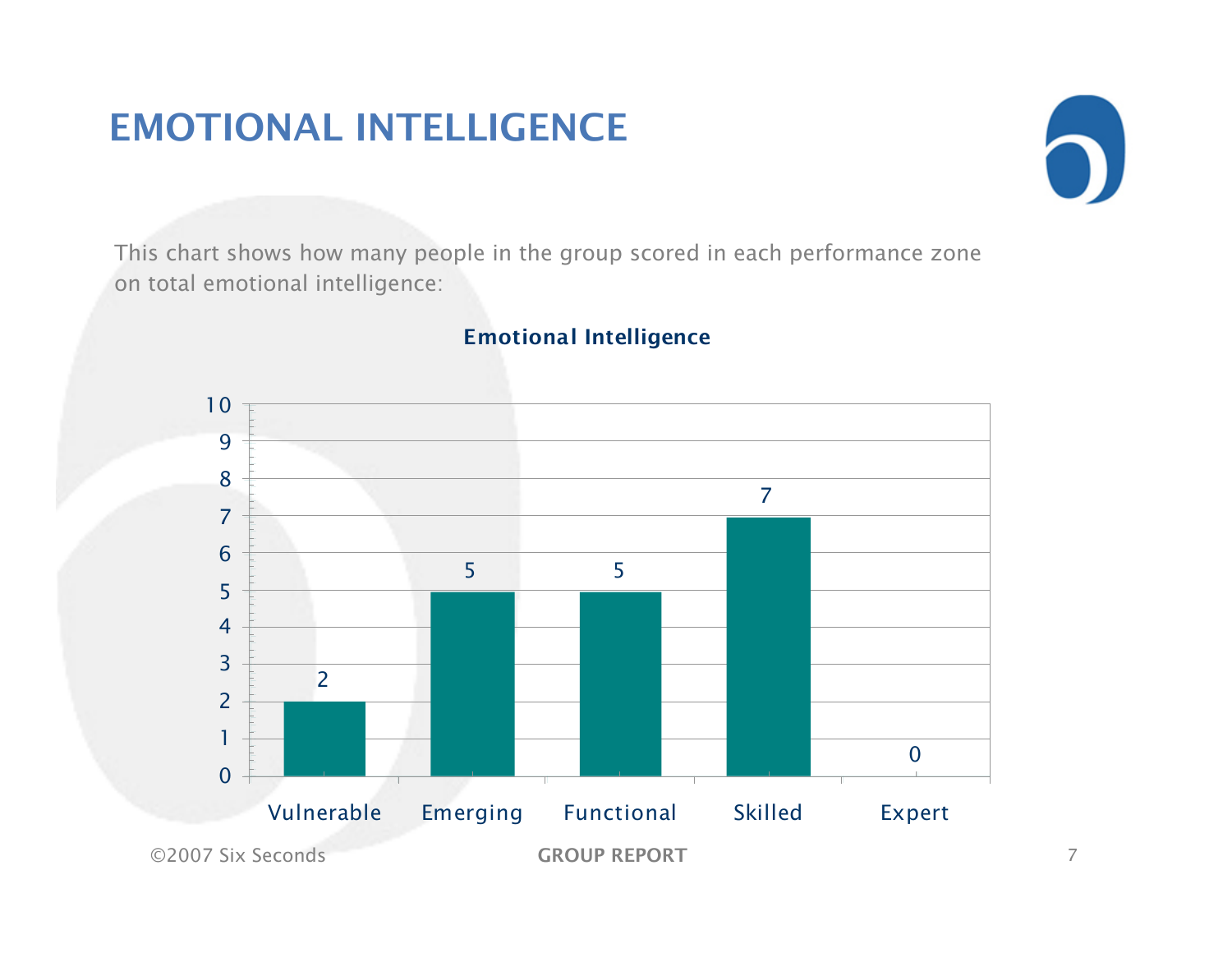#### KNOW YOURSELF





Know Yourself focuses on self-awareness. In order to use your Emotional Intelligence to its best effect, a person needs to become more aware of his/her emotions and reactions. Know Yourself includes two fundamentals:

- •*Enhance Emotional Literacy*
- •*Recognize Patterns*





#### Know Yourself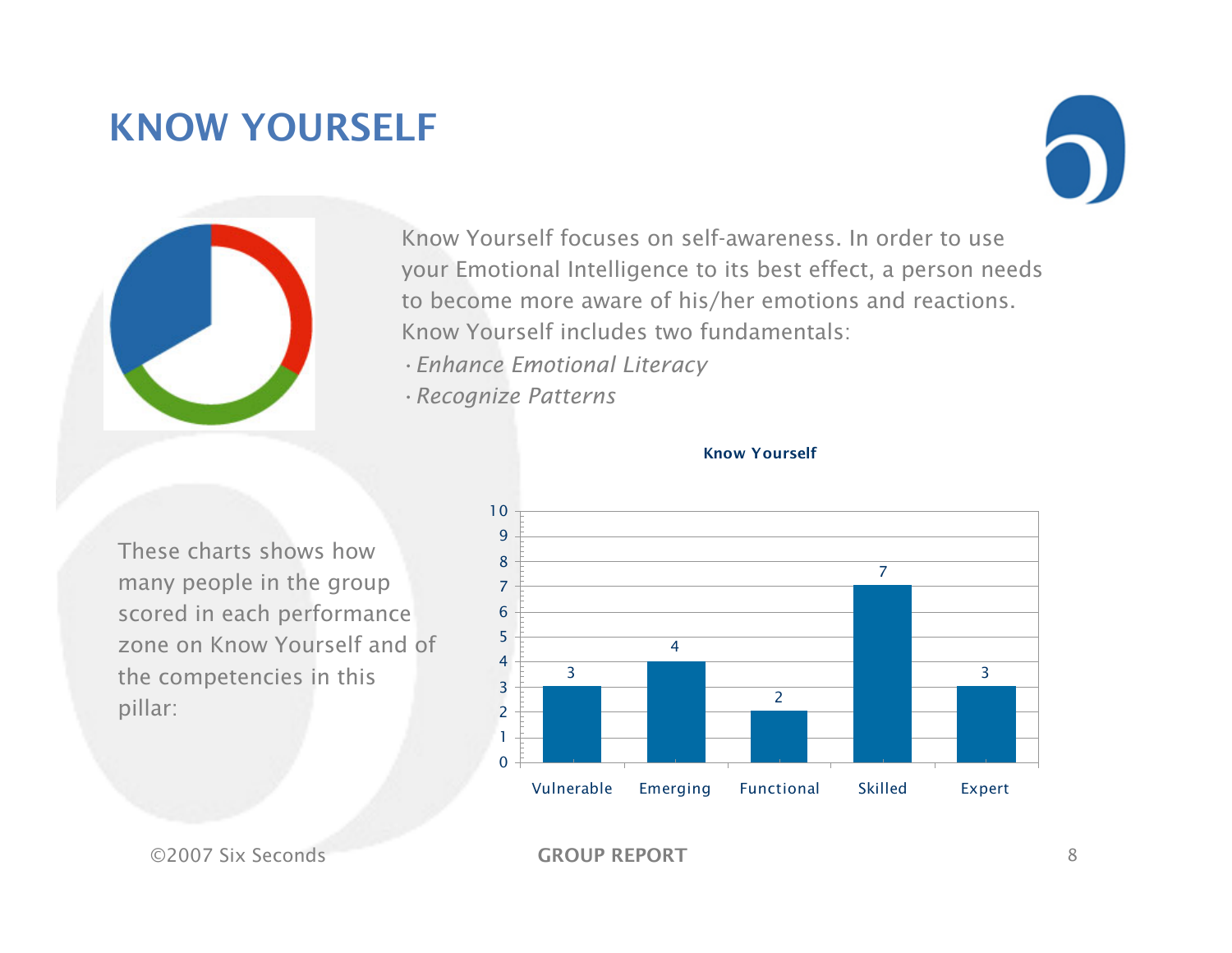## 1. ENHANCE EMOTIONAL LITERACY (EEL)



Self-awareness helps us identify and label our feelings and recognize the varying levels of intensity. It also helps us begin understand the origins of feelings and the resulting effects.

#### Enhance Emotional Literacy

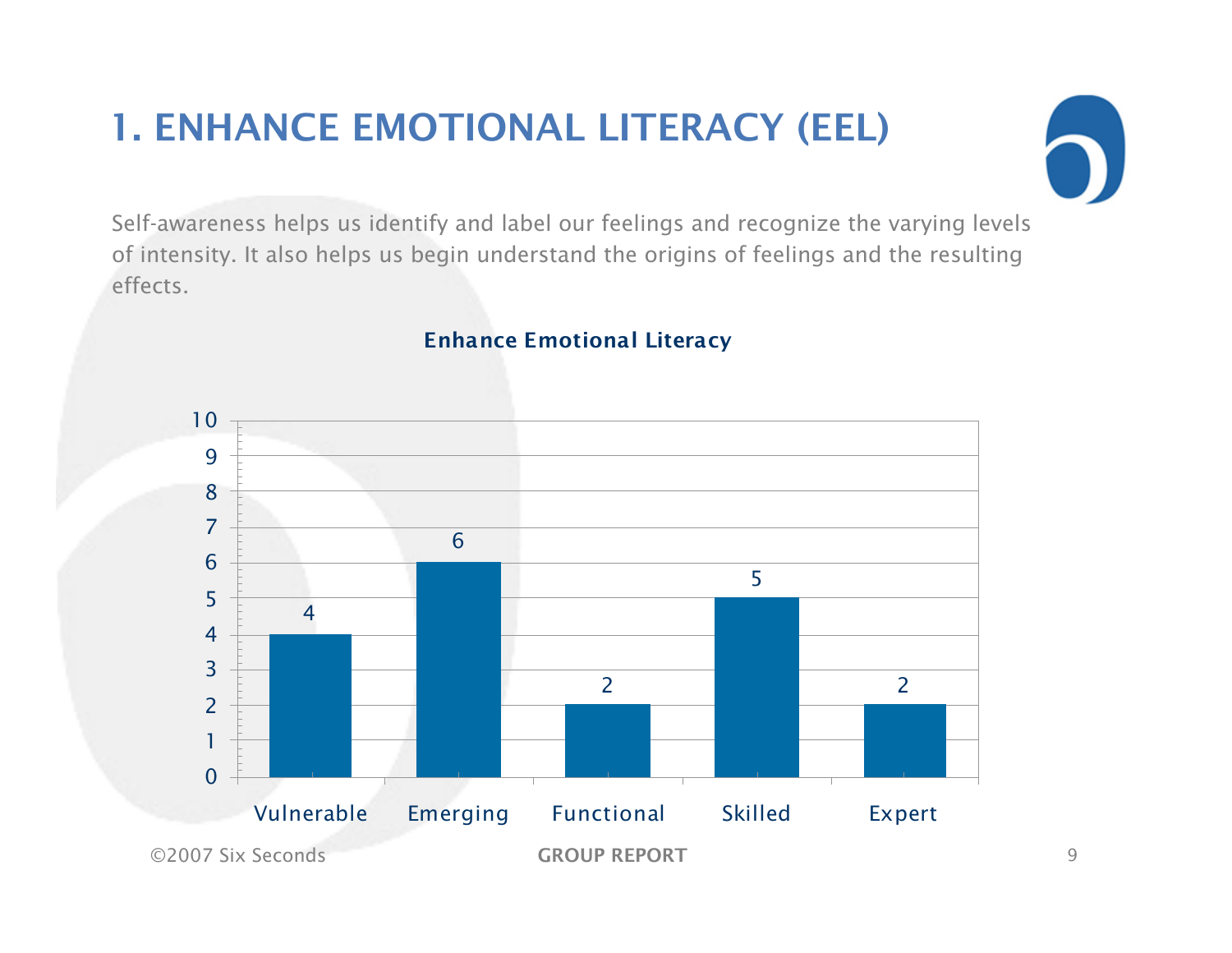### 2. RECOGNIZE PATTERNS



Sometimes we assess new situations and respond carefully and thoughtfully, but frequently we run on autopilot reacting unconsciously based on habit. Left unconscious, these patterns can inhibit optimal performance because we are reacting with a generalized response rather than one carefully tailored to the current situation.

#### Recognize Patterns

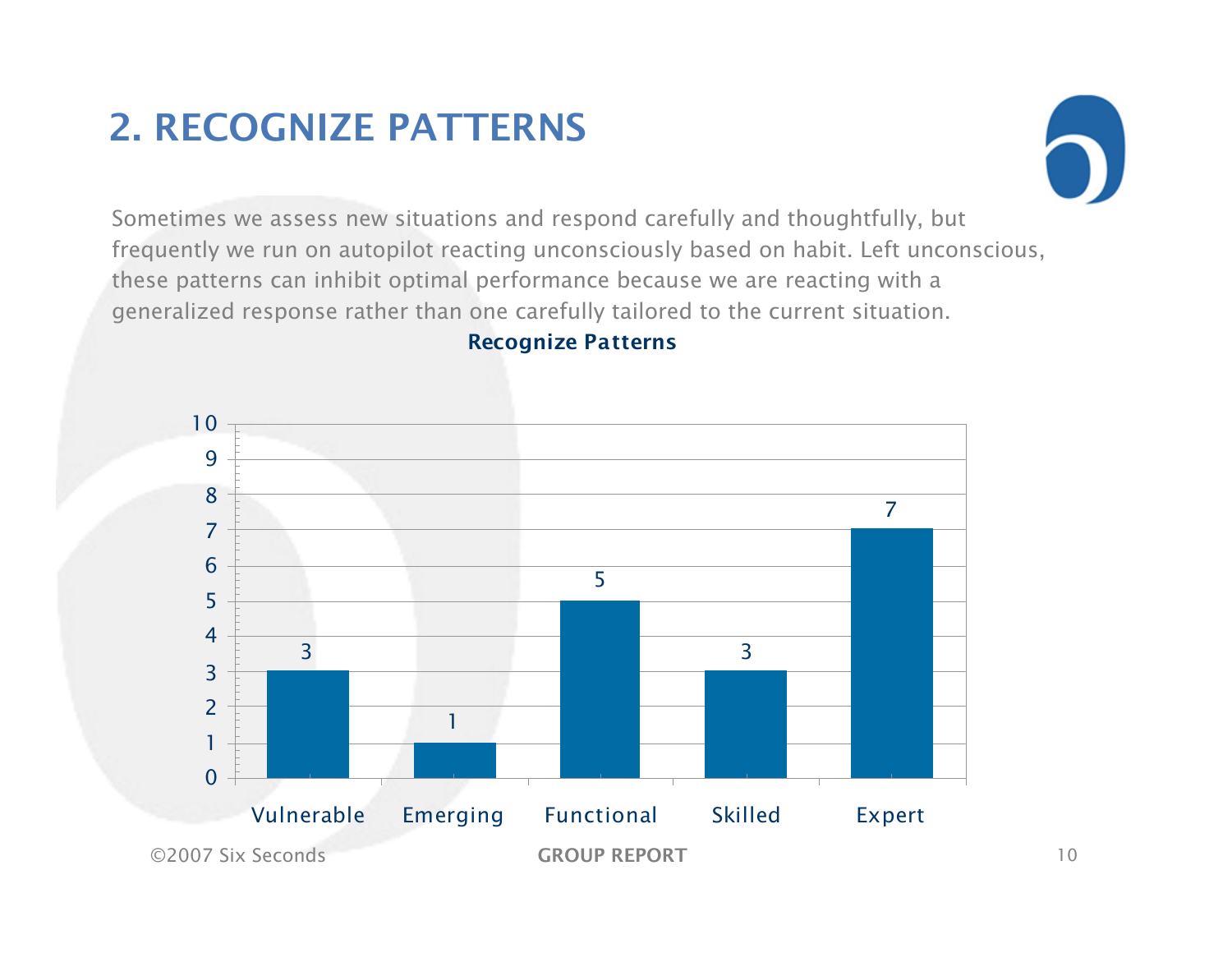### CHOOSE YOURSELF (CY)





Choose Yourself is about consciously directing your daily life by shifting out of reaction (old patterns/habits) and into action (new patterns/habits) that support your goals and intentions. Choose Yourself includes four fundamental skills:

- •*Apply Consequential Thinking*
- •*Navigate Emotions*
- •*Engage Intrinsic Motivation*
- •*Exercise Optimism*

#### Choose Yourself

These charts shows how many people in the group scored in each performance zone on Choose Yourself and of the competencies in this pillar:

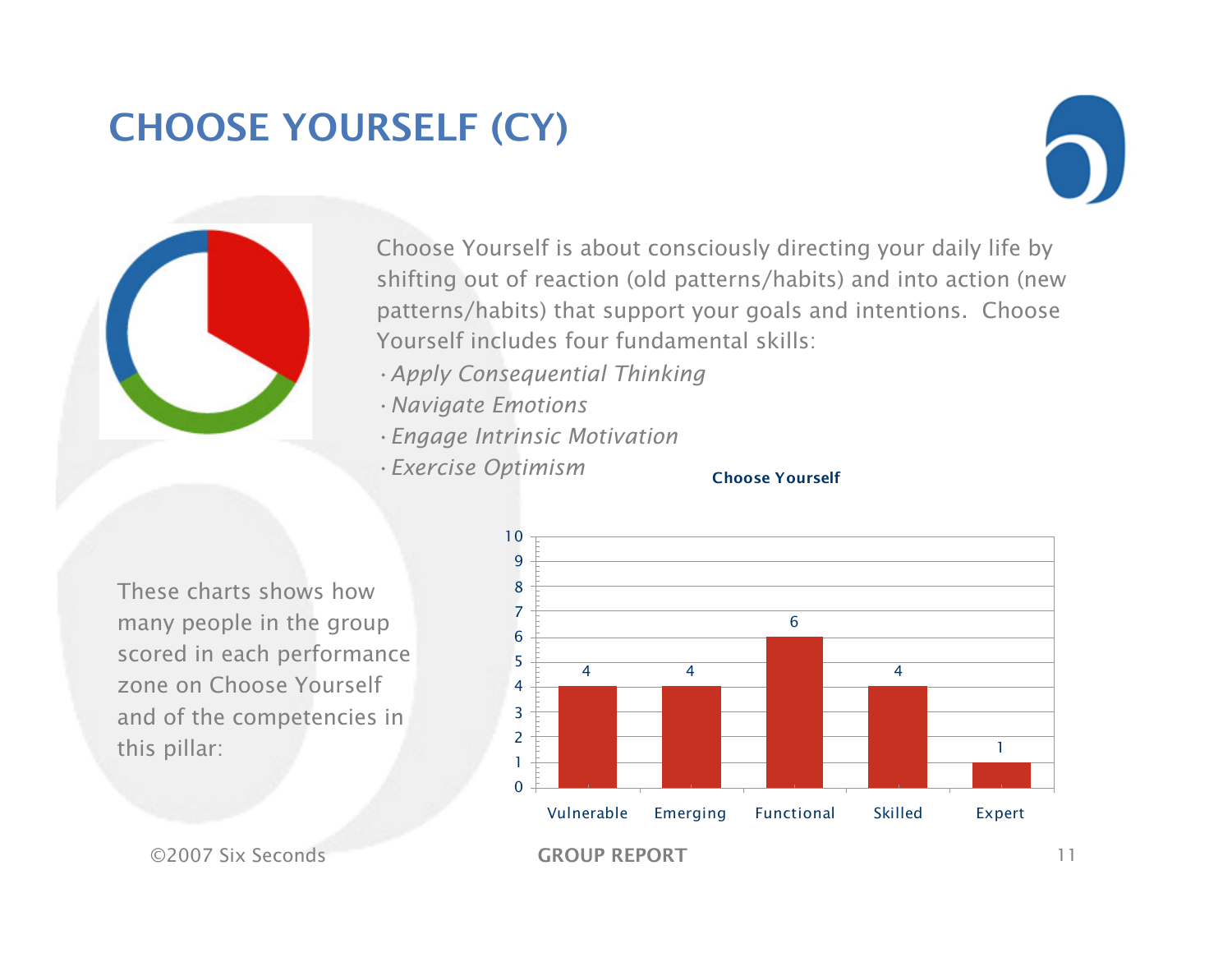# 3. APPLY CONSEQUENTIAL THINKING (ACT)



This skill lets us examine the consequences of our choices and to analyze the interaction between cause and effect. It is key to managing our impulses and acting intentionally (rather than reacting). Consequential Thinking employs both our emotional and cognitive intelligences. Apply Consequential Thinking

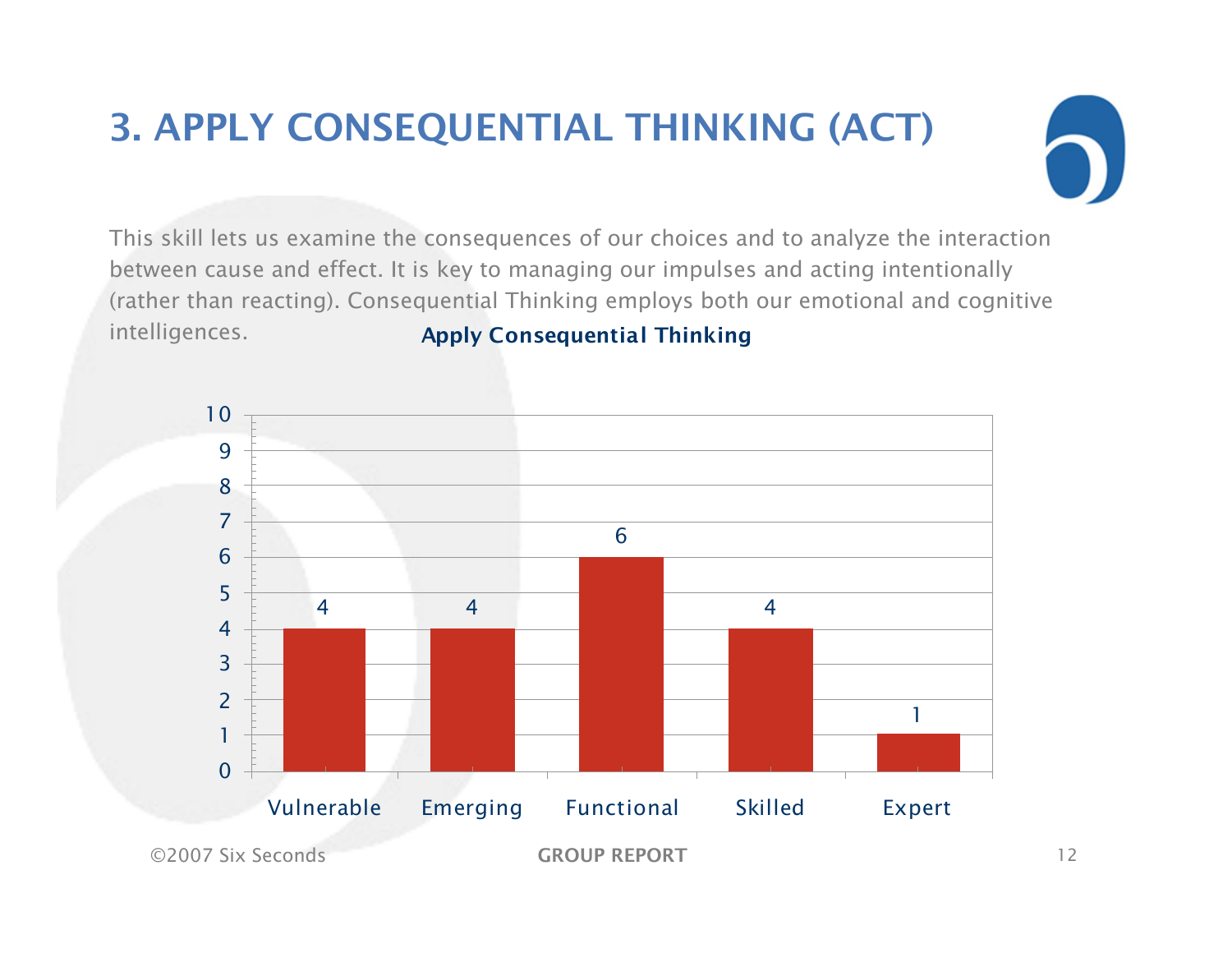### 4. NAVIGATE EMOTIONS (NE)



People are often expected to control their emotions, to suppress feelings like anger, joy, or fear, and cut them off from the decision-making process. However, feelings provide insight, energy, and are the real basis for almost every decision



#### Navigate Emotions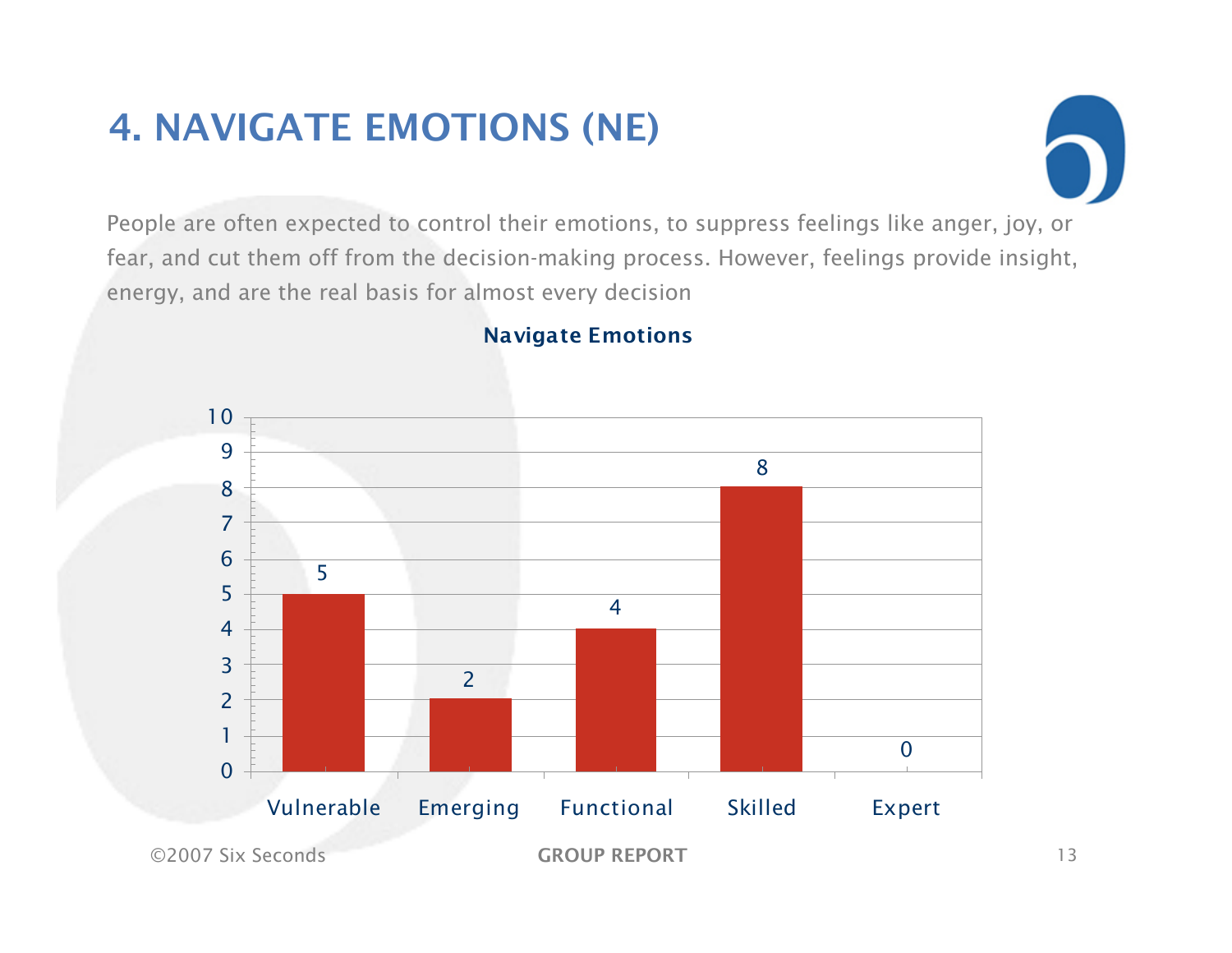## 5. ENGAGE INTRINSIC MOTIVATION (EIM)



Intrinsic motivation is a drive that comes from within (such as a personal commitment) in contrast to extrinsic motivation that comes from another person or outside source (such as praise or money). Emotions can reveal our inner motivations.



#### Engage Intrinsic Motivation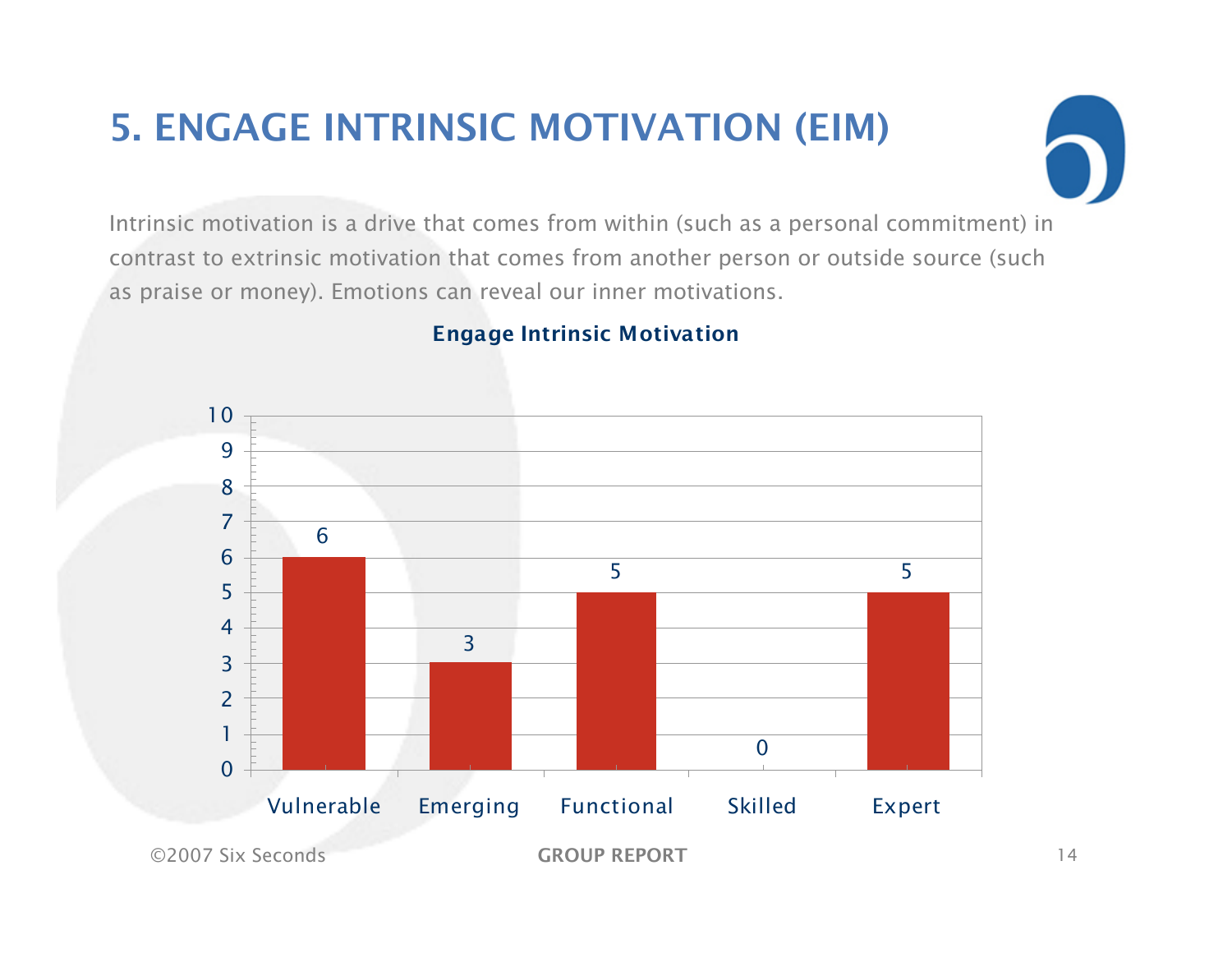### 6. EXERCISE OPTIMISM (EO)



Optimism allows us to see beyond the present and take ownership of the future. This skill blends thinking and feeling to shift our beliefs and attitudes to a more proactive stance.



#### Exercise Optimism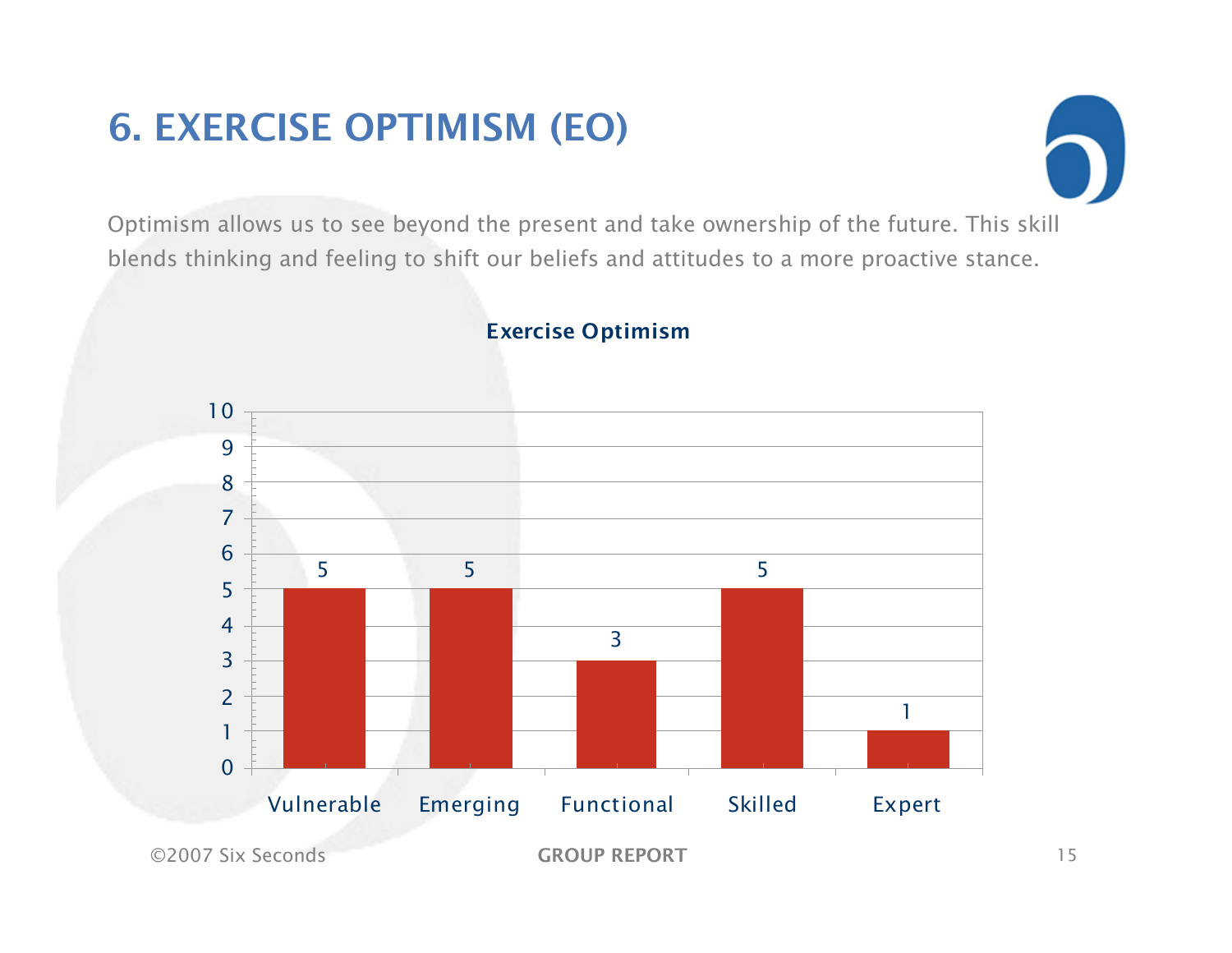### **GIVE YOURSELF (GY)**





Give Yourself is about applying your emotional intelligence to develop emotional wisdom. It is about aligning your daily choices with your larger sense of purpose. Simply being smart about emotions is not enough. In order to live a full, healthy, meaningful, and successful life, we need our feelings to help us make wise decisions in regards to our relationships with others. It includes two fundamentals:

- •*Increase Empathy*
- •*Pursue Noble Goals*



These charts shows how many people in the group scored in each performance zone on Give Yourself and of the competencies in this pillar:

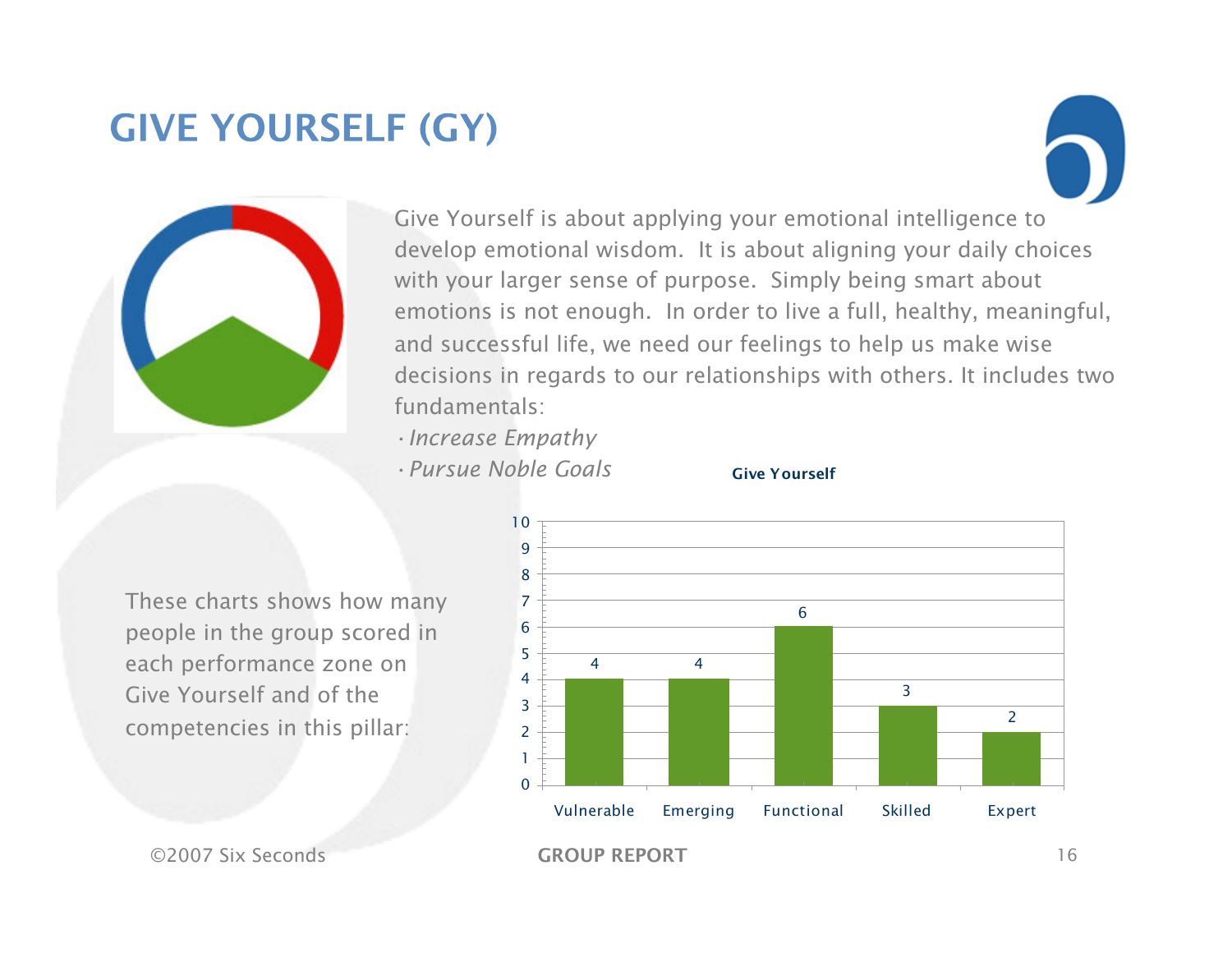### 7. INCREASE EMPATHY (IE)



Empathy is the ability to recognize and appropriately respond to other people's emotions. Empathy is fundamentally an emotional (versus analytical) recognition and response.



#### Increase Empathy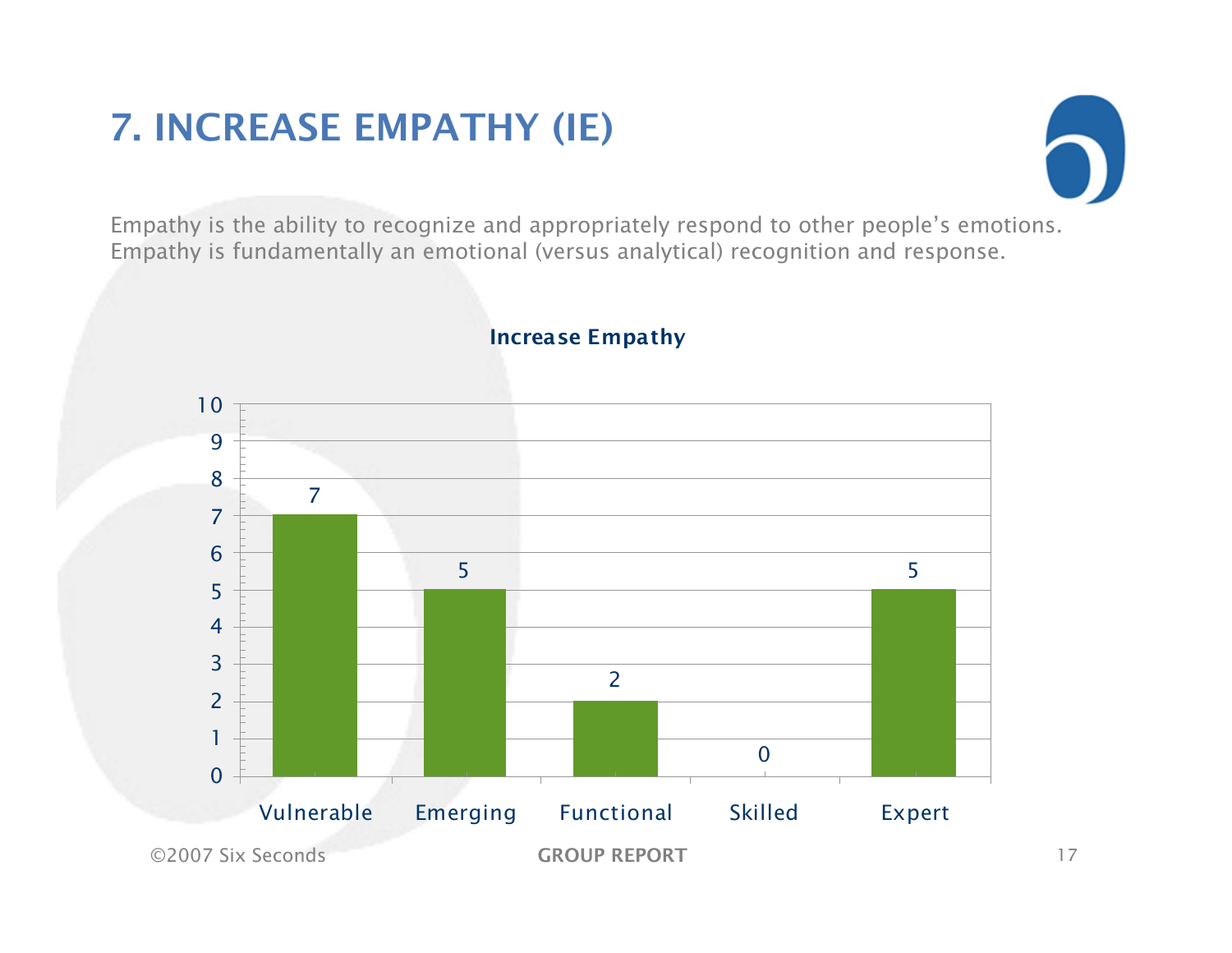### 8. PURSUE NOBLE GOALS (PNG)



Noble goals activate all of the other elements of EQ. Emotional intelligence gains relevance and power when it is in service of our deepest commitments. Just as our personal priorities shape our daily choices, our noble goals shape our long-term choices.



#### Pursue Noble Goals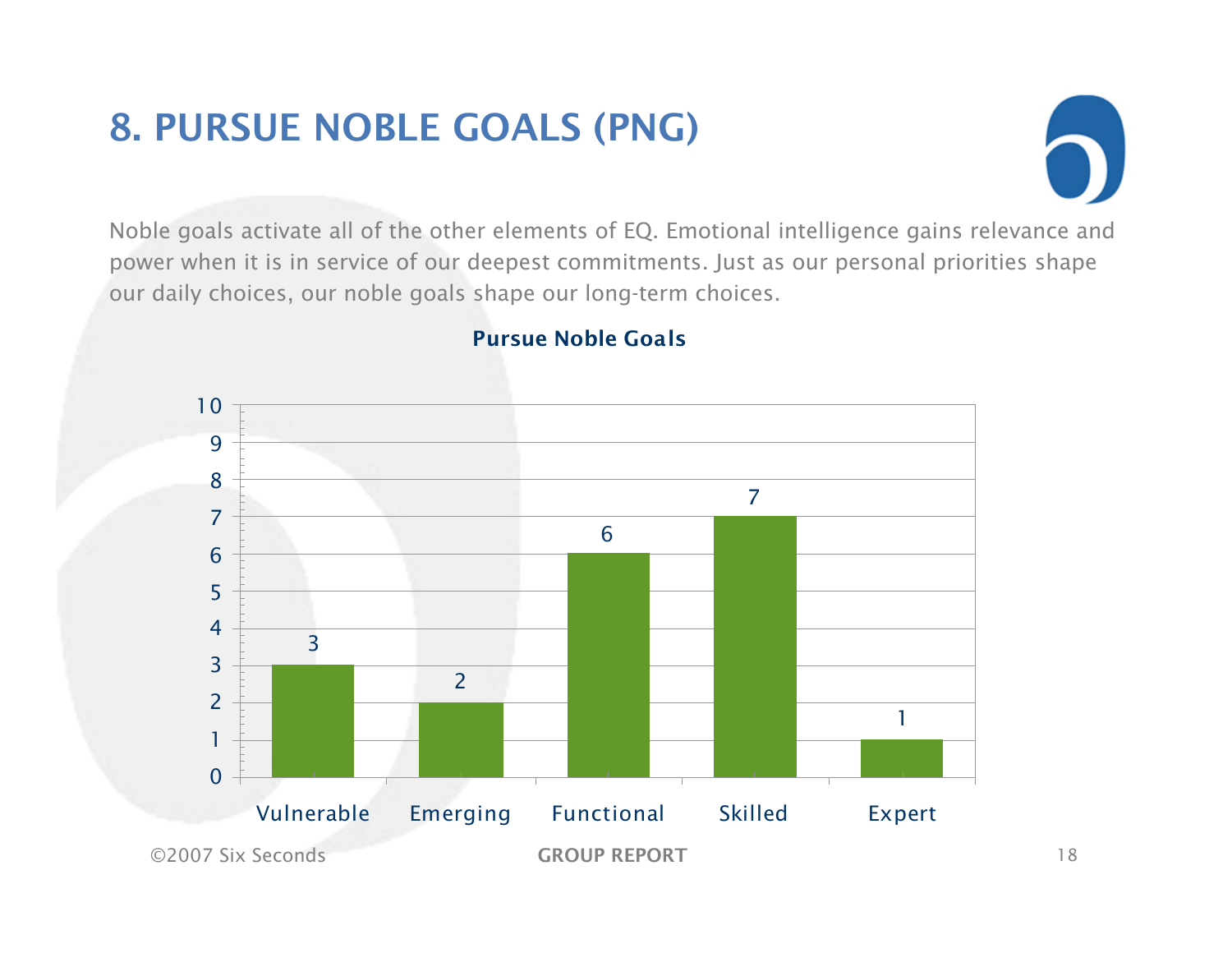#### GROUP SUMMARY



Number of people: 19

Number of Invalid Test: 0

Group's Positive Impression Median: 19.9

- Positive impression Median (Statistic Sample): 21

Gruop's Self-Criticism Median: 46.5

- Self-Criticism Median (Statistic Sample): 65.8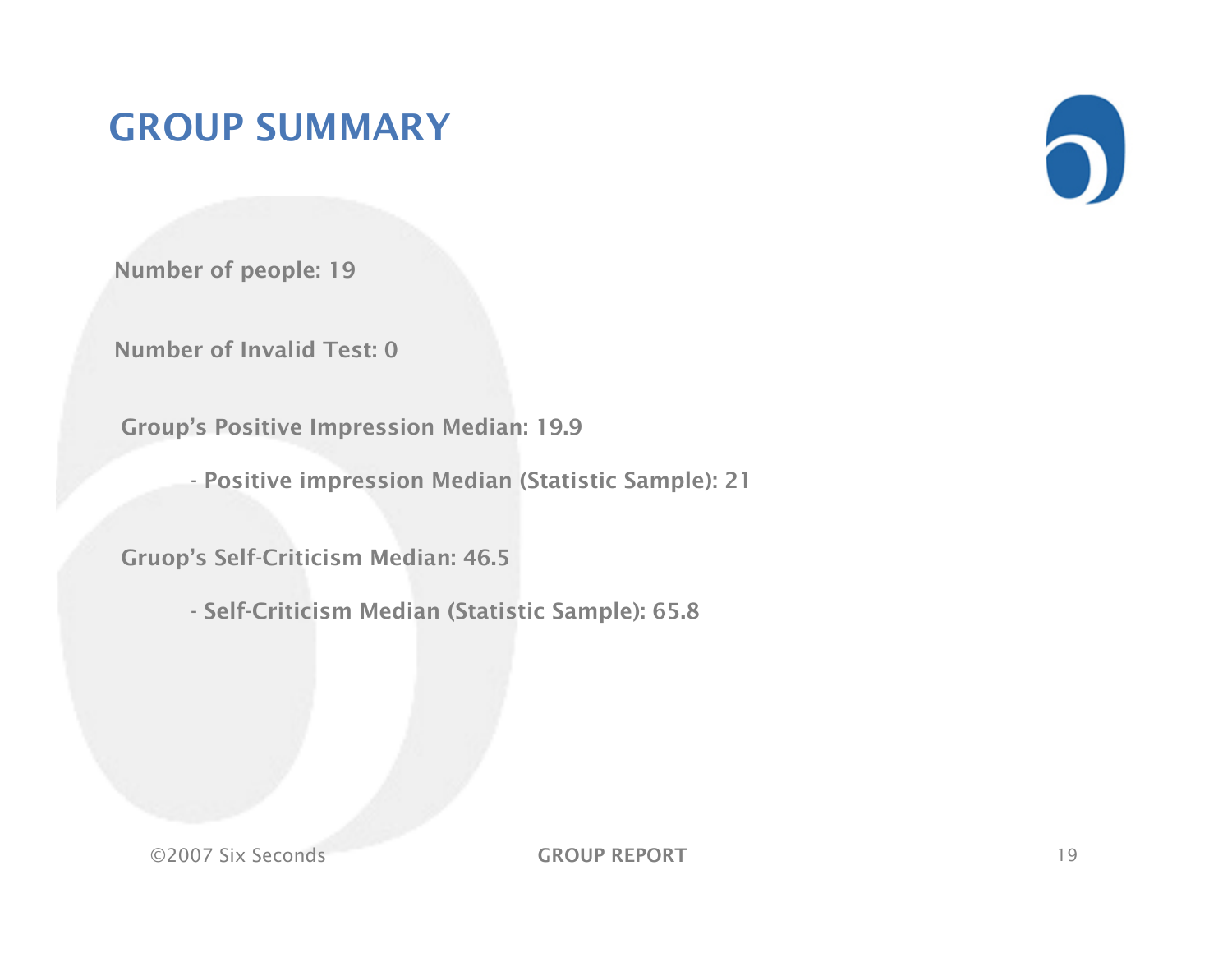#### SUMMARY TABLE

| <b>AREA</b> | <b>Vulnerable</b> | <b>Emerging</b> | <b>Functional</b> | <b>Skilled</b> | <b>Expert</b>  |
|-------------|-------------------|-----------------|-------------------|----------------|----------------|
| E1          | $\overline{2}$    | 5               | 5                 | $\overline{7}$ | $\mathbf 0$    |
| <b>KY</b>   | $\overline{3}$    | $\overline{4}$  | $\overline{2}$    | $\overline{7}$ | 3              |
| <b>EEL</b>  | $\overline{4}$    | $\sqrt{6}$      | $\overline{2}$    | 5              | $\overline{2}$ |
| <b>RP</b>   | $\overline{3}$    |                 | 5                 | $\mathsf 3$    | $\overline{ }$ |
| <b>CY</b>   | $\overline{4}$    | $\overline{4}$  | 6                 | $\overline{4}$ | 1              |
| <b>ACT</b>  | $\overline{7}$    | $\overline{4}$  | 5                 | $\overline{2}$ |                |
| <b>NE</b>   | 5                 | $\overline{2}$  | $\overline{4}$    | $8\,$          | $\mathbf 0$    |
| <b>EIM</b>  | 6                 | 3               | 5                 | $\sqrt{a}$     | 5              |
| EO          | 5                 | 5               | 3                 | 5              | 1              |
| <b>GY</b>   | $\overline{4}$    | $\overline{4}$  | 6                 | 3              | $\overline{2}$ |
| IE          | $\overline{7}$    | 5               | $\overline{2}$    | $\sqrt{a}$     | 5              |
| <b>PNG</b>  | 3                 | $\overline{2}$  | 6                 | $\overline{7}$ | $\mathbb{I}$   |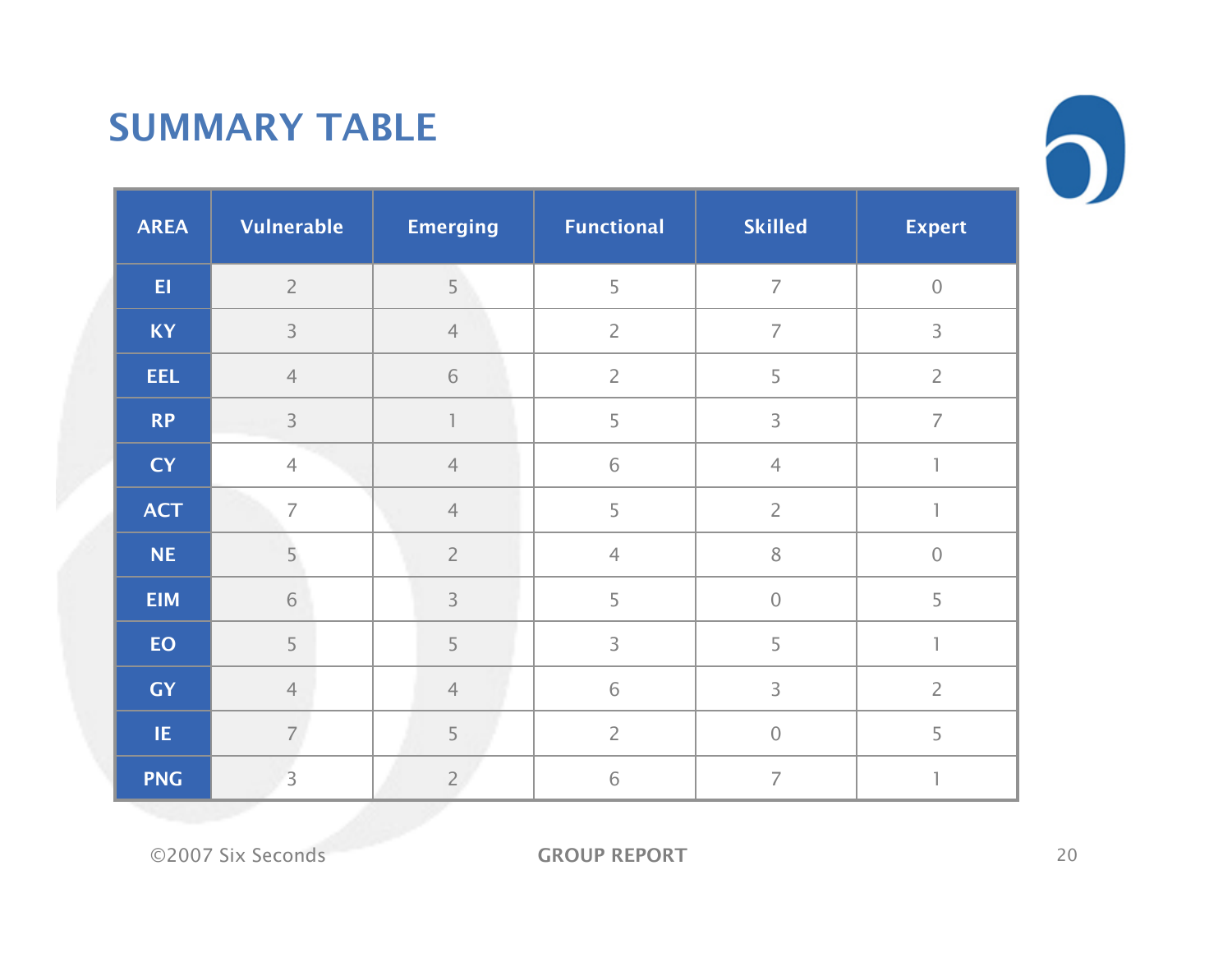### SUMMARY OF MEAN SCORES



| <b>AREA</b>                         | <b>Group Mean</b> |  |
|-------------------------------------|-------------------|--|
| <b>Emotional Intelligence</b>       | 96,3              |  |
| <b>Know Yourself</b>                | 104,2             |  |
| <b>Enhance Emotional Literacy</b>   | 95,2              |  |
| <b>Recognize Patterns</b>           | 112,6             |  |
| <b>Choose Yourself</b>              | 93,4              |  |
| <b>Apply Consequential Thinking</b> | 86,4              |  |
| <b>Navigate Emotions</b>            | 97,2              |  |
| <b>Engage Intrinsic Motivation</b>  | 95,5              |  |
| <b>Exercise Optimism</b>            | 94,1              |  |
| <b>Give Yourself</b>                | 94,6              |  |
| Increase Empathy                    | 90,3              |  |
| <b>Pursue Noble Goals</b>           | 99,1              |  |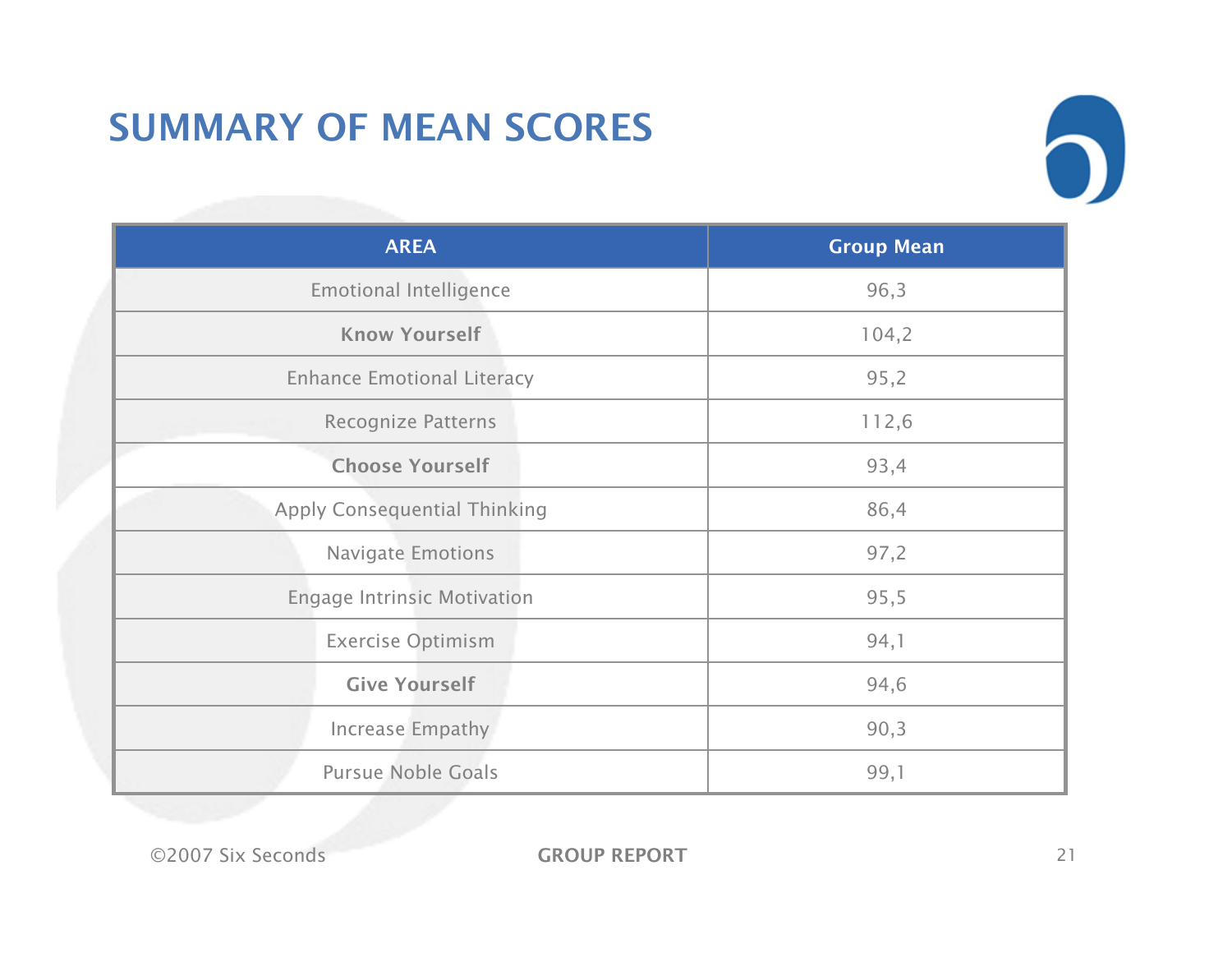

*We hope that this report will help you better understand your group. Thank you for using the Six Seconds Emotional Intelligence Assessment!* 



Six Seconds

Massimiliano Ghini, Anabel Jensen, Joshua Freedman